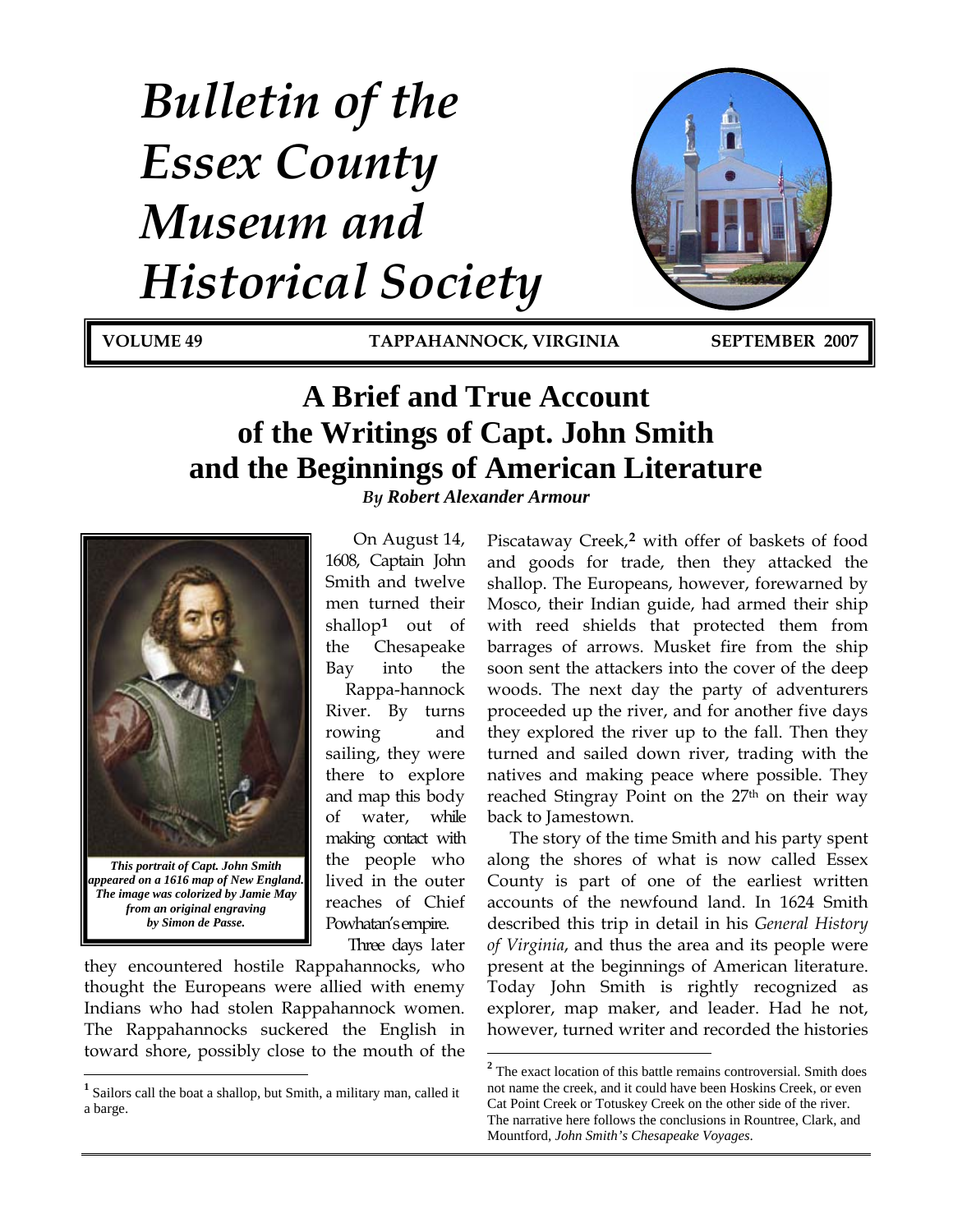of his voyages, he probably would have been little more than a footnote in someone else's record of the early days of the new colony. Fortunately for us he wanted to write—and he was a good storyteller.

## *The Major Virginia Writings of John Smith*

In 1608, after the struggles to survive the long first winter in Virginia, Smith hurriedly wrote a letter to a friend in London, describing the first months. He was frank in his appraisal of the personnel and of the difficulties of colonization, but he was favorable about the future of the effort. The letter was roughly written and not intended for public viewing, but the friend, whose name is lost, edited it to exclude thoughts he deemed potentially negative to the Virginia Company. Then he published it with the title *A True Relation of Such Occurences and Accidents of Noate as Hath Hapned in Virginia* (London, 1608). Expurgated, ungrammatical, and unedited for writing problems, *A True Relation* is difficult to read, but as Dorothy and Thomas Hoobler have written, "The literature of the United States begins with this work."

Smith returned to England in 1609 and had only begun to write about Virginia. First, he found an engraver who made a copy of Smith's map of Virginia, which they published at Oxford in 1612. This was accompanied with a book of *Proceedings of the English Colonie in Virginia since their First Beginning from England in the Yeare of Our Lord 1606*. This was an anthology of writings by several men who had first-hand knowledge of the colony, but Smith was the major author. The map and the *Proceedings* remain valuable sources for information about Indian life at the time when the Clash of Cultures began.

Once Smith had time and leisure to reflect on his adventures in the New World, the result was his major literary effort. His *General History of Virginia, New-England, and the Summer Isles* (London, 1624) became a comprehensive history of the Jamestown colony. Now freed financially from the control of the Virginia Company, Smith was liberated to tell the story as he believed it happened. He portrayed the Indians as both friend and foe. The Indian uprising in 1622 was well known in London, and there was no need for subterfuge or prevarication about relations with

the natives. He enlarged on earlier versions of the story to give a more honest (as he saw it) picture

of life in the colony. He was now at large to describe the Powhatans as useful allies at times and powerful and effective opponents at other times. In this context his capture by the Powhatans and his ultimate friendship with the chief takes on additional significance.

The role of Powhatan's daughter, Pocahontas—as his savior, as friend to the colonists, and as



*The Powhatan Renape Nation's American Indian Heritage Museum, Rancocas, NJ http://www.powhatan.org/museum.*

English celebrity—becomes an enticing, but important, element of the story. He included as well description of the adventures along the Rappahannock River and the Chesapeake Bay.

Any critique of the writings of the first author in American literature would be mixed. On one hand, Smith is often difficult to read. His sentences tend to run on; he has no sense of how a paragraph should work. His punctuation is erratic and he has little appreciation for the value of a period. His spelling is creative, to put it mildly. This means that the reader makes slow progress through his prose. All this, however, needs to be placed in perspective. There were few models of English prose for him to follow, and no standardization of spelling, grammar, and punctuation to serve as guides. For most of us Smith's writings would be among the earliest English prose we have read. Up to this time, most important documents would have been written in Latin or French. The English language had produced wonderful poetry—Chaucer and Shakespeare immediately leap to mind—but we are hard pressed to name even a minor writer of English prose prior to John Smith. There were a few, of course, and contemporaneously with Smith a committee of good men under the leadership of King James I was producing memorable prose in their translation of the Bible.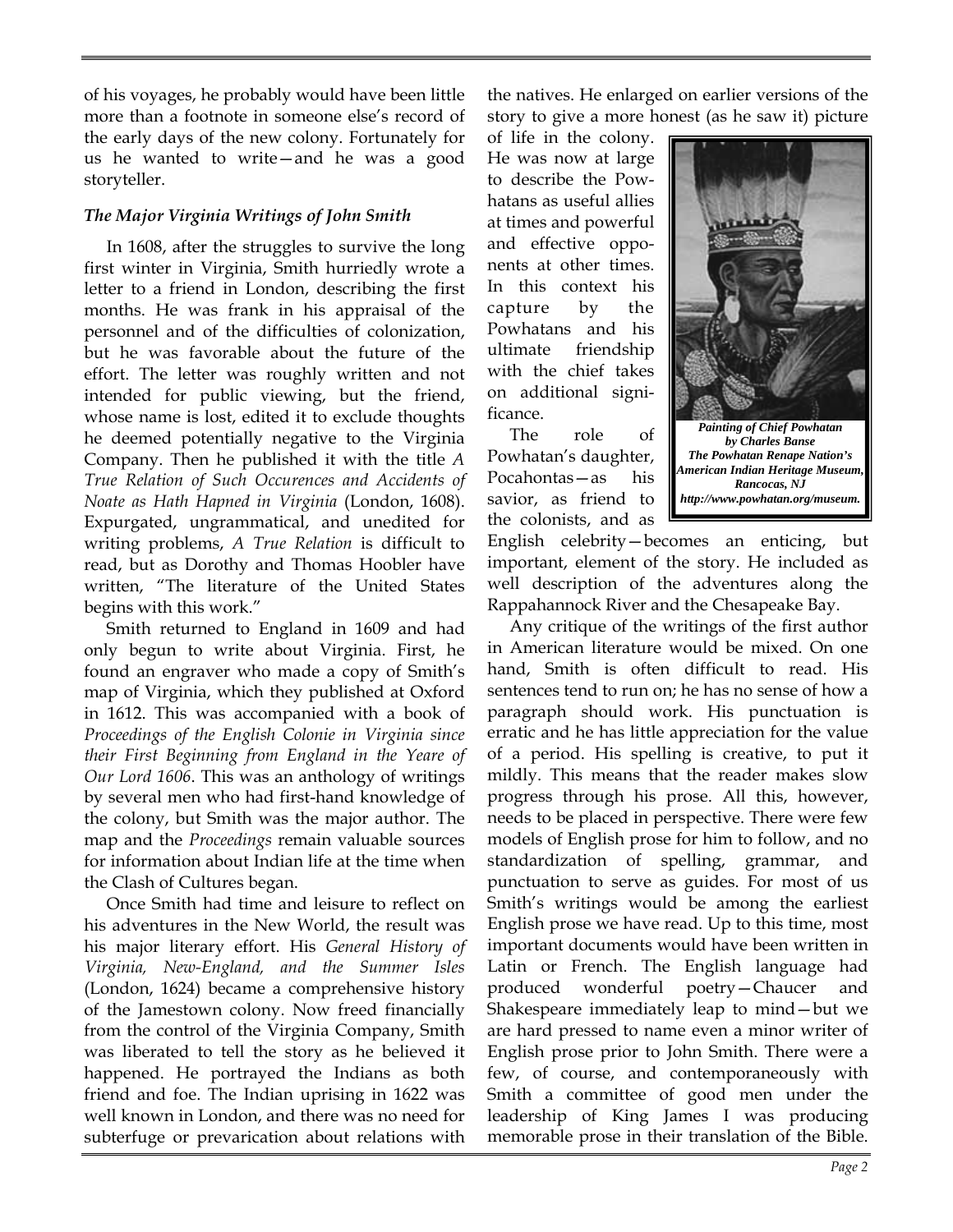Nevertheless, Smith had few models for his writing. His education—what there was of it had ill prepared him for the role as chronicler of the beginnings of a new nation.

On the other hand, however, Smith was a wonderful storyteller, a skill probably honed through many long nights around campfires with his companions. His tale of his rescue by Pocahontas, whether fanciful or factual, is now part of American mythology.



And, while not as well known, the several pages describing the exploration of the Rappahannock River are a gripping good yarn.**[3](#page-2-0)** Every good story must engage us with interesting characters; Mosco the Indian guide is one of the more intriguing obscure figures in early American history. The story contains life-threatening conflict, battle scenes, sex, an ingenious solution to the conflict, and a happy ending—all the ingredients of an exceptional story that once fleshed out into a full novel would sell well today on the bookshelves of Wal-Mart.

Additionally, Smith's humor, though often ignored by his critics, should be remarked, as it sometimes took the edge off of tense situations. On the voyage over, the ships stopped at an island and the men disembarked. Smith's bitter enemy, Edward Maria Wingfield, and his followers cornered Smith, convicted him of mutiny, and built a gallows to hang him. Smith's friends arrived in a timely manner to save him,

 $\overline{a}$ 

but Smith later was to dismiss the incident in his autobiography with the line, "A paire of gallowes was made, but Captaine Smith, for whom they were intended, could not be perswaded to use them." On another occasion, Smith found no humor when his own powder bag exploded, nearly killing him. Later, however, when an Indian foolishly exposed himself to powder, killing himself and one or two other men and scorching others, Smith ironically remarked with English understated humor, "They had little pleasure to meddle any more with powder." And yet again, Smith had the good grace to acknowledge Powhatan's sense of humor during serious negotiations over Smith's request for Indian food. According to Smith, Powhatan relieved the tension with the comment that he "valued a basket of corn more pretious then a basket of copper, saying he could eate his corne, but not his copper."

One more stylistic element of Smith's prose should be considered: his critics often comment that John Smith wrote in order to heighten and perpetuate his image and fame. James Horn calls it Smith's "self-propagandizing" and "selfmemorializing." Smith wrote in the third person and refers to himself as "Captain" and "President" as if to create the impression that another author were celebrating the exploits of this great man. He exaggerated his domination over Powhatan. He elaborated on Pocahontas' role in his life after she had traveled to England and had been received by London society as a princess. These claims of vanity probably hold some validity, but they hardly seem to matter much. Every point in Smith's writings that can be verified with outside sources has shown him to be truthful. He makes himself the hero of his own story, but in truth he was a remarkable man. In our age, when movie actors, politicians, and sports figures write superficial tell-all books and hire publicity agents to promote their image, what Smith did to advance his reputation seems both mild and entertaining. At least he did significant things with his life and deserves his fame.

#### *John Smith and the American Dream*

In many ways the life of John Smith exemplified the American Dream, a concept of which he had never heard. A young man of

<span id="page-2-0"></span><sup>&</sup>lt;sup>3</sup> An excellent version of the adventures on the Rappahannock, as well as Smith's other writings, can be found in Haile, *Jamestown Narratives*, edited by a friend of the ECMHS.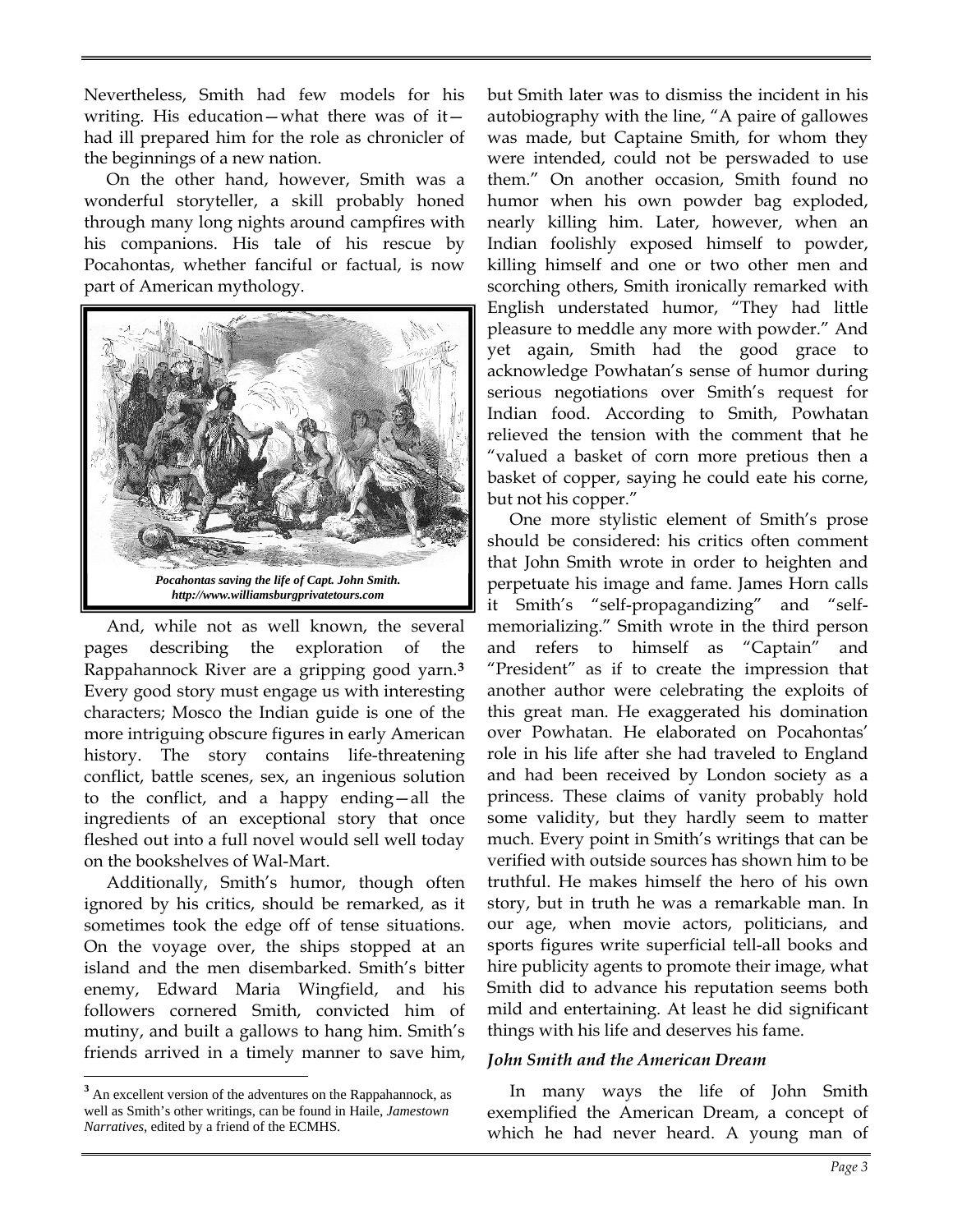modest means and informal education, he came to America and made both his reputation and a comfortable living through hard work and courage. His writings which described this life initiated a phenomenon that has become one of the defining traits of our country and a dominant theme of American literature. The American Dream is a sociological and historical development; but without the literary statements of it, it would be hardly observable. To Smith, America was a land of opportunity where a person with energy and hard work could fulfill his dreams. He railed against the gentlemen who had come on the first ships and expected an easy life in which their needs were provided as if they remained on the manor in England. These men were parasites who drained resources from the few good men who worked for their keep. Smith's dictate "that he that will not worke shall not eate" established one of the fist principles of the American Dream: this is a land of opportunity which can be achieved through honest labor.

As the Hooblers explain it, "John Smith's dream, that on that vast continent a new kind of society would arise where men of 'great spirits and small meanes' could prosper and, yes, grow rich, inspired millions who never knew his name …Smith founded more than a colony. He gave birth to the American dream." Smith initiated a literary tradition that has continued to our own day. Writers as disparate as Mark Twain, Martin Luther King, Jr., and Dan Rather have demonstrated the impact of the Dream on the American character. And the millions of immigrants who cross America's borders today are living testaments to the power of the Dream.

## *John Smith and American Myth*

In a literary sense, myths are stories that shape and define a people. We use these stories to project truths so deeply ingrained in our being that only through story can we articulate them. These stories—or myths—capture our essences and externalize our ideals. They become true at some unfathomable level. Great literature rises to the level of myth when it transcends its own time and place and reveals truths for all generations. For example, the tragic hero of Shakespeare, the romantic hero of Walter Scott, or the existential hero of Ernest Hemingway all in their own way

speak to our need for heroic models and behavior, one sure ingredient of myth.

John Smith gave us the first American myths. The story of Pocahontas has become central to American culture. In some parts of the world she is more famous than George Washington (another icon of American myth). According to the legend—and there is no need here to argue the historical accuracy of the legend—she was, as the story opens, the Noble Savage, the innocent girl romping naked through villages and forest. Next she became the hero thrusting herself between John Smith and Indian clubs. Later she fell in love with John Rolfe, converted to Christianity, married the Englishman, had a baby, and made a triumphant tour of England. One of the joys of myth is that it often works on several levels at the same time.

One interpretation of this myth celebrates her progress from savagery to culture, a major theme of European America. Another version, however,

observes the loss of innocence—a myth that now helps to explain much of what has happened to America since 9/11/2001.

Yet, another interpretation of the myth regrets deeply the exchange of one's cultural roots for those of an alien culture, a myth that still today resonates with



American Indians as well as immigrants coming to these shores. These are different ways of looking at the same story, different ways of extracting essential truths from the same set of events.

Without knowing what he had done, Smith introduced into American culture myths that continue to shape our ideas of who and what we are. As late as 1995 the Disney studios produced a movie giving a 20th century slant to the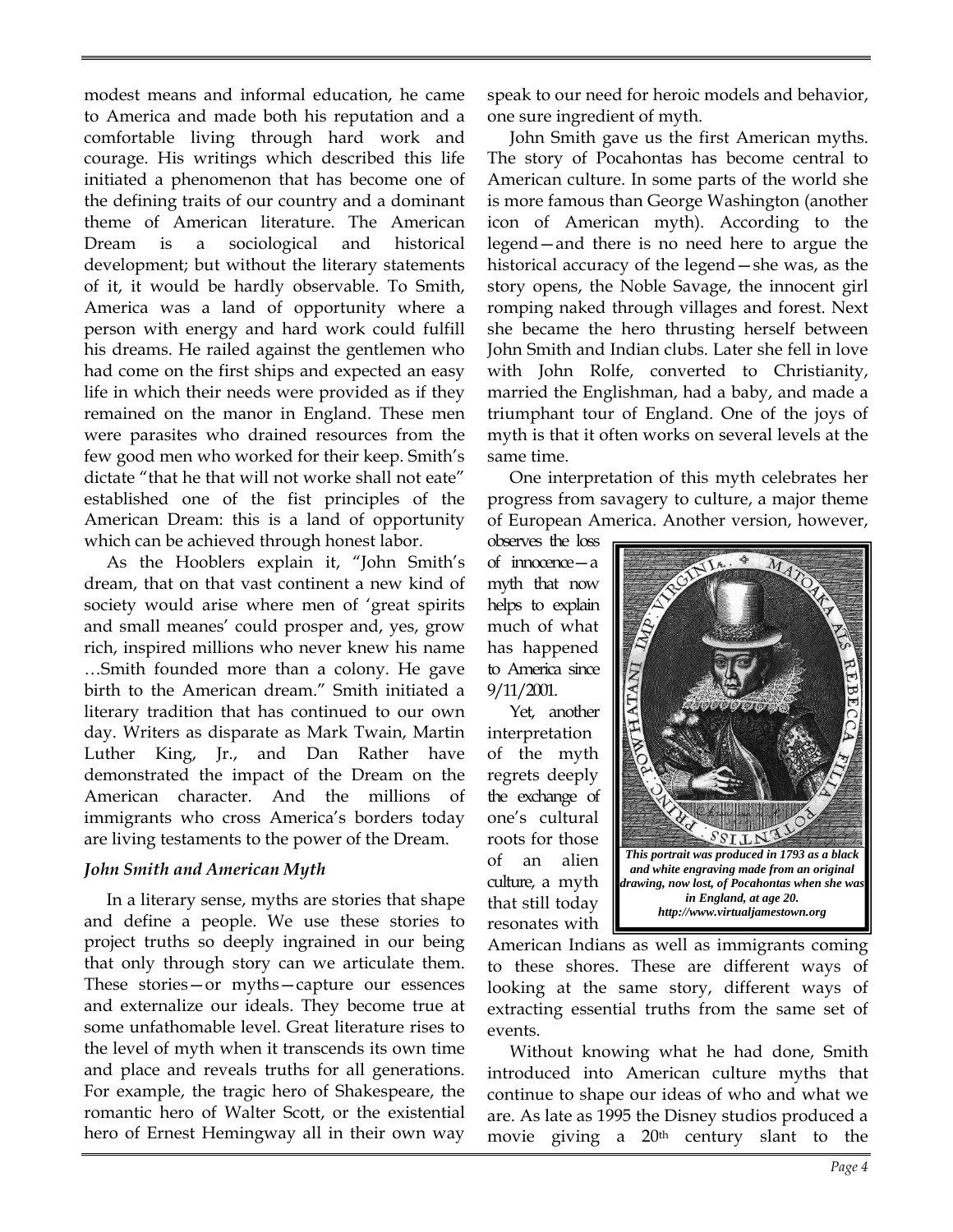Pocahontas story, a slant that generated its own controversy. The beauty of a great myth is that it speaks to each generation in its own way.

## *John Smith and the Clash of Cultures*

There is a legend that during the surrender at Yorktown, a British band played a piece entitled "The World Turned Upside Down." How appropriate it would have been had musicians on board the *Susan Constant* played the same piece as the first European adventurers disembarked onto the banks of the James River. At that moment an advanced society of some fifteen-thousand people, with their own culture, societal systems, and religion, already lived in the area. The world of these people would never be the same, and they knew it. John Smith also knew it, although he and the natives disagreed as to whether this was a good or bad thing.

This clash has been documented in literature over the centuries, and the documentation began with John Smith. The clash between the Europeans and the natives is easily seen in the physical events of Smith's narratives: the battles, kidnappings and hostage taking, arguments, even trials. These events well illustrate the clash, but Smith also used a centuries-old literary technique to allow us to enter into the minds of the participants at this critical moment of history. The literary use of dialogue to present opposing points of view was as old as the ancient Greeks (Plato, for example). Through dialogues between Smith and the Indian chief we learn just how aware Powhatan was that his world had changed for ever. The old chief (he was about 67) confessed in conversation with Smith that he feared the English had come to destroy his county: "I can neither rest, eat, nor sleepe … and if a twig but break everie one crie there comes Captiane Smith, then I must flie I know not whether, and thus with miserable feare eande my miserable life...." Smith responded with the English position, and so the dialogue continued until peace was reached and trade could commence. Some of the most beautiful and moving passages of early American literature can be found in these dialogues.

## *Summary*

John Smith stands at the headwaters of a grand tradition of American letters. His stories of exploration helped to mold the dreams and myths that shaped and defined some of the major themes of American culture. We pay tribute to the fine characters he created for us, to the descriptions of the people he visited, and to the adventures he recorded. This man, who never fathered children of his own, became the father of a tradition of American literature that has endured for four centuries.

## **For further Reading**

Haile, E. W., *Jamestown Narratives: Eyewitness Accounts of the Virginia Colony* (2007) Hoobler, D. and T., *Captain John Smith: Jamestown and the Birth of the American Dream* (2006) Horn, J., *A Land as God Made it: Jamestown and the Birth of America* (2005) Rountree, H., Clark, W., Mountford, K., *John Smith's Chesapeake Voyages, 1607-1609* (2007)

**Bob Armour** is Professor Emeritus of English from Virginia Commonwealth University. He has been a Fulbright professor in Egypt and visiting professor at the University of Ulster in Northern Ireland. Currently he is Adjunct Professor of English in the Honors Program at Tennessee Tech University. He is author of three books and editor of three more. At this time he is writing a book on the scholarly life of C.S. Lewis. He and his wife Leandra have summered near Dunnsville since 1969. We wish to thank him for this most interesting and enlightening study of one of the best known most popular historical figures in the history of our country. We look forward to continuing contributions from Bob in future Bulletins.

**Editor's Note:** *The historic pictures reproduced in this edition of the Bulletin were gathered from the various websites noted in the caption of each. We encourage our readers to go to these interesting and informative sites, as well as the many others that are available online. The search is fun and the facts and myths revealed are remarkable, shedding new light on wonderful 'old' subjects.*